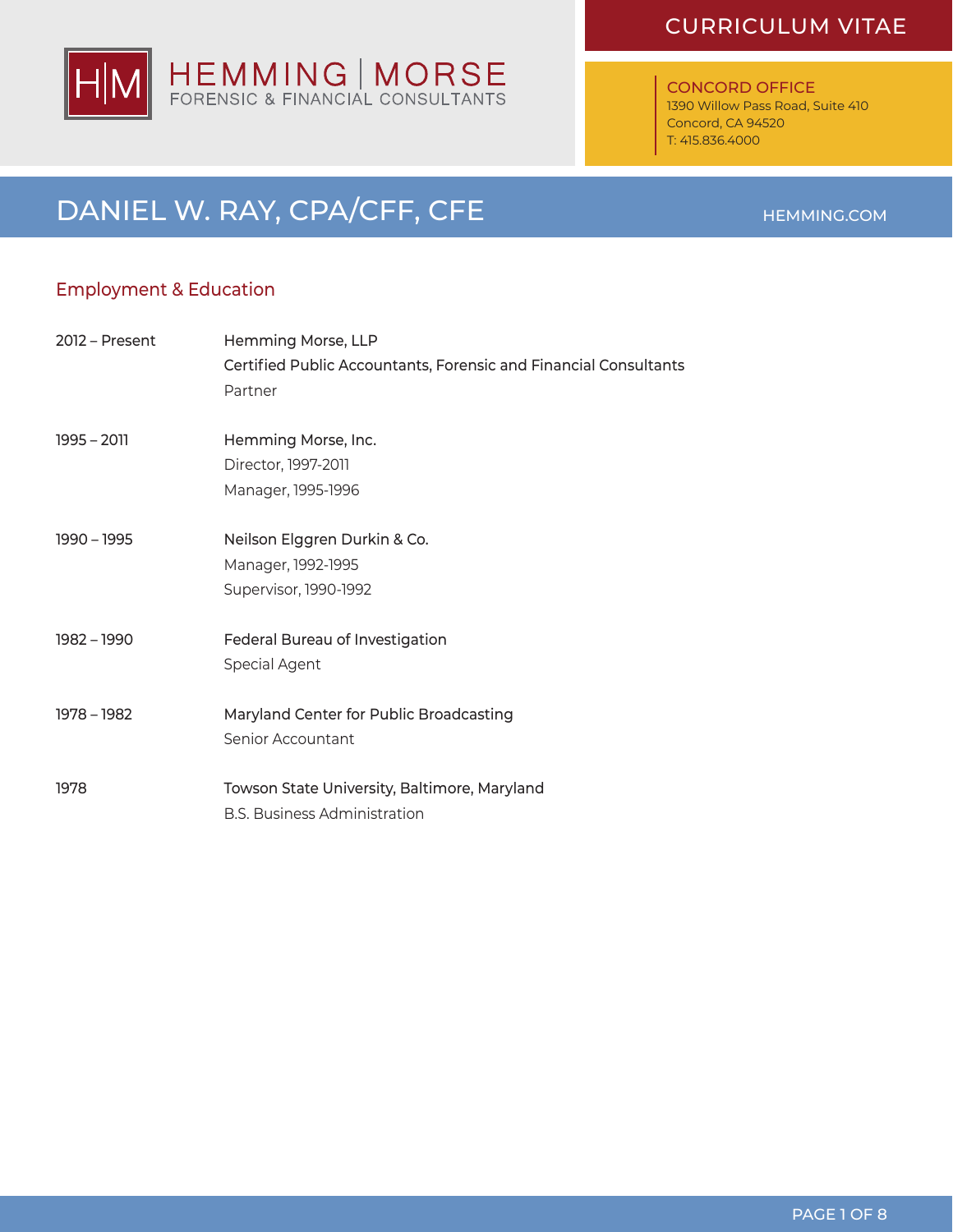# HEMMING | MORSE<br>FORENSIC & FINANCIAL CONSULTANTS

### CURRICULUM VITAE

#### CONCORD OFFICE 1390 Willow Pass Road, Suite 410 Concord, CA 94520

T: 415.836.4000 F: 415.777.2062

# DANIEL W. RAY, CPA/CFF, CFE **HEMMING.COM**

### Professional & Service Affiliations

- Certified Public Accountant, State of California
- Certified Fraud Examiner
- Certified in Financial Forensics California Society of Certified Public Accountants
	- Past Chair of Litigation Steering Committee
	- Past Chair of Fraud Operating Committee

### Seminar Instruction

- "What You Don't Know Will Hurt You Conducting a Large Scale Internal Investigation in the New World" California Society of CPA's San Francisco, CA, April 2021
- "Funds Tracing in a Murder Investigation" AICPA Forensic and Valuation Services Conference Atlanta, GA, November 2018
- "How Many Frauds Can be Perpetrated at One Time? A Case Study" AICPA Forensic and Valuation Services Conference Atlanta, GA, November 2018
- "Overview of the U.S. Judicial System" Tel Aviv and Berkeley Law Schools Joint LL.M. Program Berkeley, CA, July 2018
- "Law and Privacy A Debate About the Locked iPhone Litigation"

Tel Aviv and Berkeley Law Schools Joint LL.M. Program Berkeley, CA, July 2017

- American Institute of Certified Public Accountants
- Association of Certified Fraud Examiners
- Society of Former Special Agents of the FBI
- Northern California Fraud Investigators Association
- "Law and Technology" Tel Aviv and Berkeley Law Schools Joint LL.M. Program Berkeley, CA, July 2016
- "Foreign Corrupt Practices Act Latest Trends" California Society of CPAs Newport Beach, CA, March 2016
- "Case Study The Shopping Center King: Insurance Fraud and a Host of Other Bad Things" California Society of CPAs Los Angeles, CA, August 2015
- "Law and Technology" Tel Aviv and Berkeley Law Schools Joint LL.M. Program, Berkeley, CA, August 2015
- "Finding Fraud Through Interviewing... Detecting Deception (Part 2)" AICPA Webcast (Panelist) New York, NY, July 2012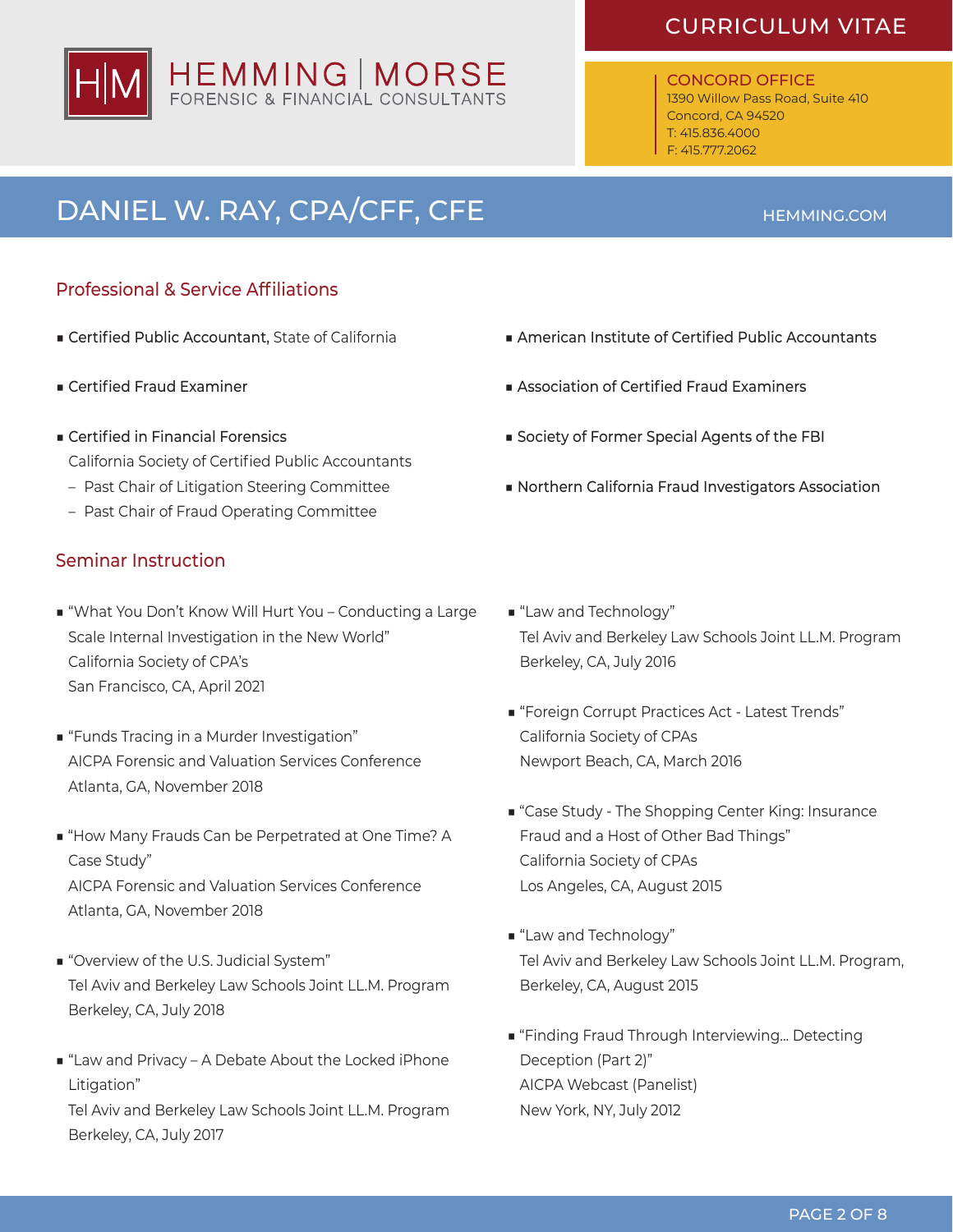# CURRICULUM VITAE HEMMING | MORSE

### CONCORD OFFICE

1390 Willow Pass Road, Suite 410 Concord, CA 94520 T: 415.836.4000 F: 415.777.2062

## DANIEL W. RAY, CPA/CFF, CFE **HEMMING.COM**

### Seminar Instruction continued

- "Finding Fraud Through Interviewing... Tales From Fraudsters and Those Who Catch Them (Part 1)" AICPA Webcast (Panelist) New York, NY, May 2012
- "Internal Controls, Governance and Management Structure" (Panelist), Thompson Reuters - The China Deal 2012: Legal and Economic Outlook For Inbound and Outbound Deals San Francisco, CA, May 2012
- "From Suspicion to Conviction" Institute of Internal Auditors, Hawaii Chapter Honolulu, HI, February 2012
- "Foreign Corrupt Practices Act A Monitor's Perspective" Institute of Internal Auditors, Hawaii Chapter Honolulu, HI, February 2012
- Interviewing for CPAs: Cutting Through the Rhetoric" California Society of CPAs - Combined Section Meeting, Marina Del Rey, CA, October 2011
- "From Suspicion to Conviction: Fraud Case Studies" AICPA National Governmental and Not-For-Profit Training Program, Orlando, FL, October 2011
- "Developing Your Fraud Investigation Through Percipient and Subject Interviews" AICPA National Governmental and Not-For-Profit Training Program, Orlando, FL, October 2011
- "The Role of Forensic Accountants" GE Capital Americas Risk / Loss Mitigation Retreat Tarrytown, NY, June 2011
- "The Foreign Corrupt Practices Act A Monitor's Perspective", 22nd Annual ACFE Fraud Conference San Diego, CA, June 2011
- "For Profit Frauds in a Not-For-Profit World" AICPA National Not-For-Profit Financial Executive Forum, San Francisco, CA, November 2010
- "Financial Fraud Investigations Methodology" California Society of CPAs, San Francisco, CA January 2010
- "The Foreign Corrupt Practices Act: An Independent Monitor's Perspective", The PIPEs Conference 2009, Las Vegas, NV, November 2009
- "Foreign Corrupt Practices Act and Other Ethical Considerations", The China Deal 2010 Conference, San Francisco, CA, October 2009
- "The Role of the Monitor in Federal Cases" CalCPA Litigation Steering Committee, Los Angeles, CA, August 2009
- "Introduction to Financial Forensic Accounting" Golden Gate University, San Francisco, CA April 2009, August 2009
- "Crisis Management What to do when Fraud is Detected", Governance Conference, Bellevue, WA, October 2008
- "An Independent Monitor's Perspective on Compliance with the Foreign Corrupt Practices Act" California Society of CPAs and Bar Association of San Francisco, San Francisco, CA, January 2008

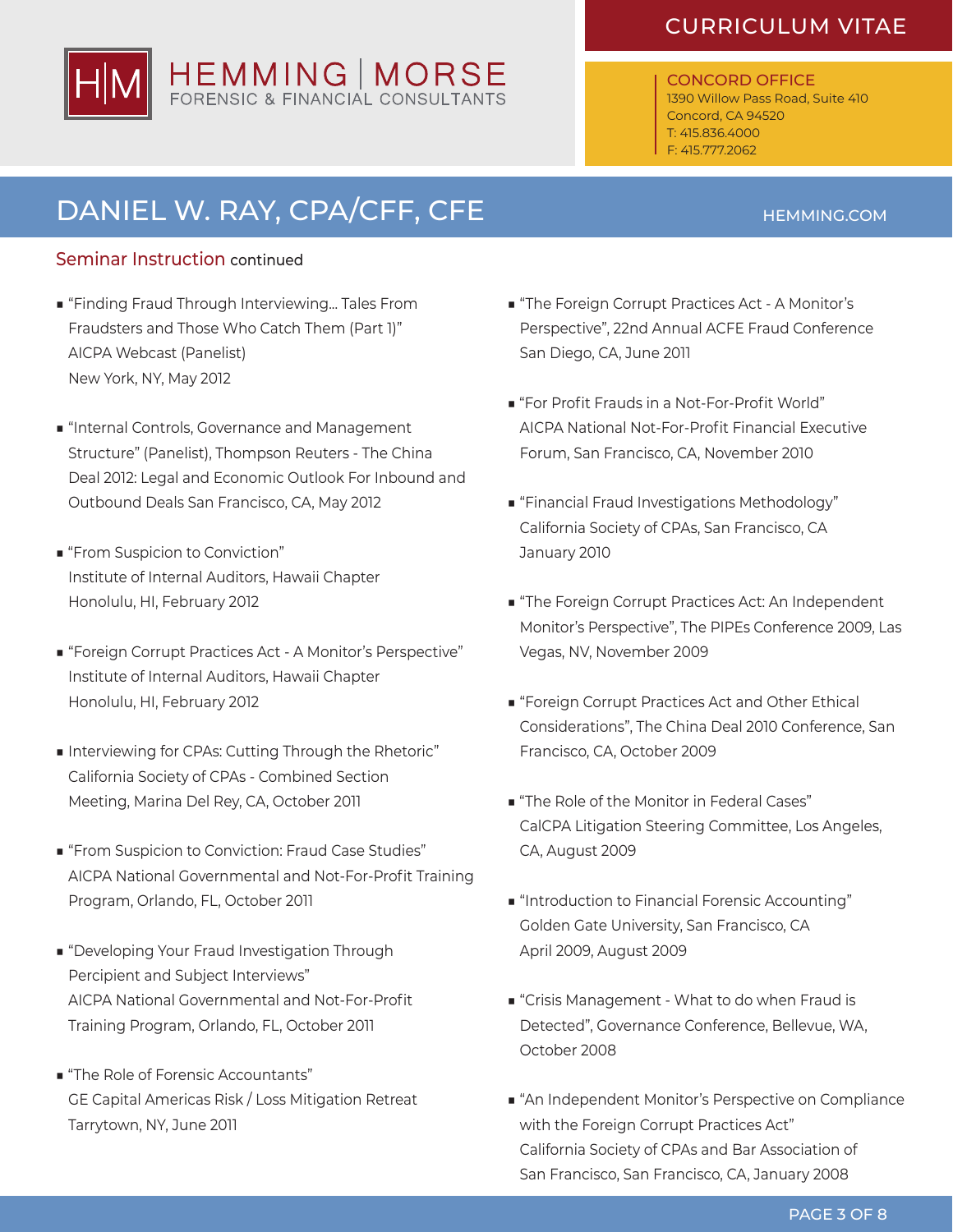# HEMMING | MORSE<br>FORENSIC & FINANCIAL CONSULTANTS

### CURRICULUM VITAE

### CONCORD OFFICE

1390 Willow Pass Road, Suite 410 Concord, CA 94520 T: 415.836.4000 F: 415.777.2062

# DANIEL W. RAY, CPA/CFF, CFE **HEMMING.COM**

### Publications

- "The Foreign Corrupt Practices Act: Opportunities for Accountants and Lawyers" The Witness Chair, Winter 2016
- "Tips for an Efficient and Effective Fraud Investigation" Law 360, July 2015 (Co-author)

### News Media Contacts

- KPIX Channel 5 News, San Francisco, California Investigative report by Anna Werner on Fremont Football League; interviewed regarding forensic accounting procedures, February 2006
- KRON Channel 4 News, San Francisco, California Interviewed regarding forensic accounting; aired May 30, 2002
- ABC News Productions Interviewed for Court TV production; October 19, 2001

### **Testimony**

### Trial

- United States v. David Bergstein (February 2018), United States District Court, Southern District of New York, Case No 16 Cr. 746 (PKC)
- Audiencearc, Inc. v Spark Public Relations, LLC (February 2018), Superior Court of California, County of San Francisco, Case No. CGC-16-552836
- Walter Ruf, et al v. Palm Canyon Hotels, Inc., et al (March 2017), Superior Court of California, Burbank, CA Case No. BC539849
- NBC Nightly News Special report by Jim Avila -"Following the Terrorists' Money Trail," September 24, 2001
- The Los Angeles Times "Tracing the Money Trail of Terrorism," September 24, 2001
- The New York Times "And Now, a Case for the Forensic Accountant," May 27, 2001

- IAS Services Group, LLC v. Jim Buckley & Associates, et al. (July 2016), U.S. District Court, Western District of Texas, Case No. 5:14-CV-180-FB
- Rincon EV Realty LLC, et al. v. CP III Rincon Towers, Inc., et al. (July 2012), San Francisco Superior Court, Case No. 10-496887
- City of Glendale v. Marcus Cable Associates, LLC, dba Charter Communications (February 2012), Los Angeles County Superior Court, Case No. EC 051903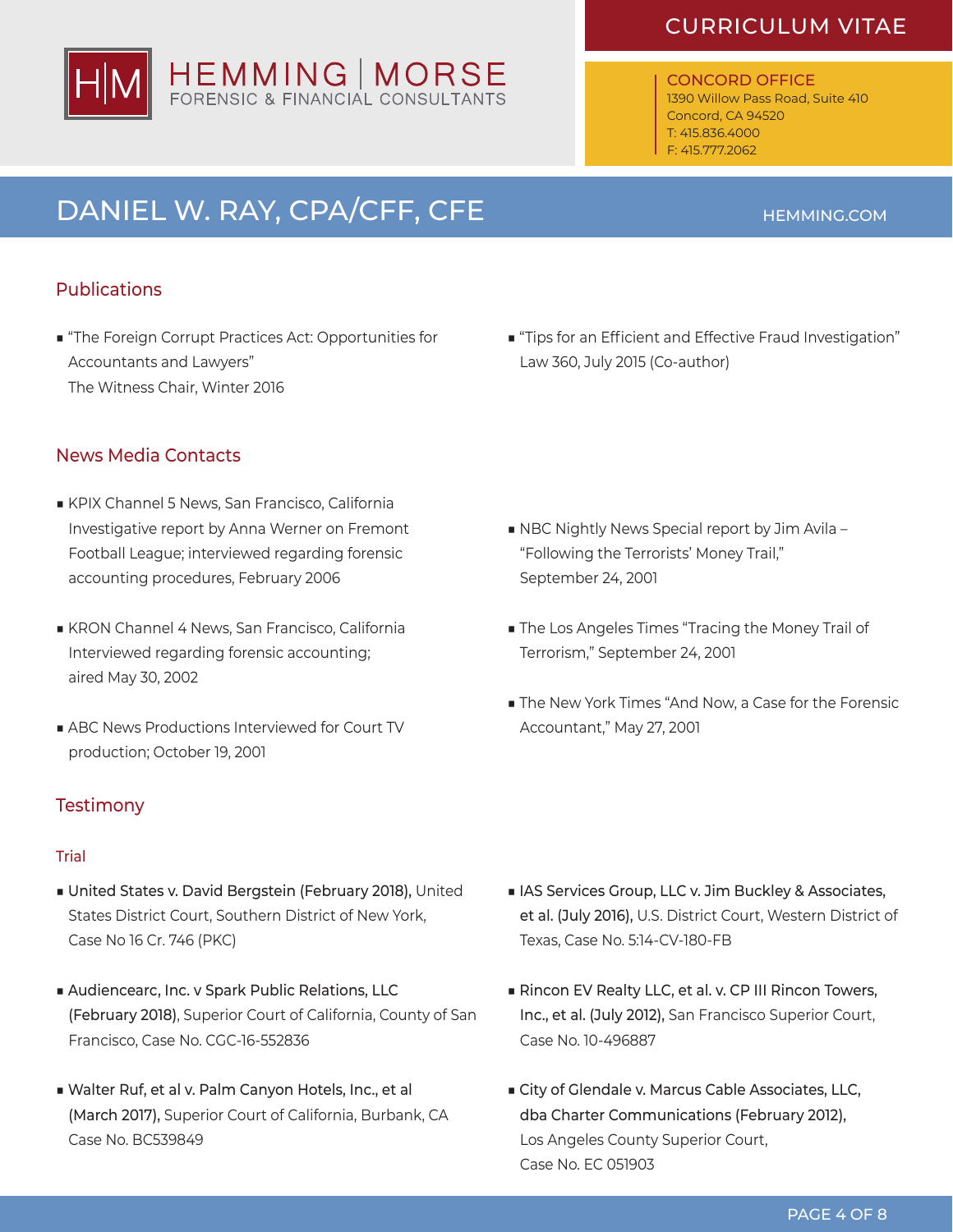

### CONCORD OFFICE

1390 Willow Pass Road, Suite 410 Concord, CA 94520 T: 415.836.4000 F: 415.777.2062

### DANIEL W. RAY, CPA/CFF, CFE **HEMMING.COM**

### Testimony continued

#### Trial continued

- People v. Howard Douglas Porter (July 2008), Stanislaus County Superior Court, Case No. 1219173
- BHE Group, Inc., et al. v. MTS Products and Ben Hsia (February 2008), Los Angeles County Superior Court, Case No. EC 041097
- People of the State of California v. Roland Clark Colton, and Paul McNeece Roesser (October 2007), San Diego County Superior Court, Central Division, Case No. CD204432
- Chevron U.S.A., Inc. v. SSD & Associates (August 2006), U.S. District Court, Northern District of California, Case No. C05-3276 WHA
- United States Ex. Rel DRC, Inc., et al. v. Custer Battles, LLC, et al. (March 2006), U.S. District Court, Eastern District of Virginia, Case No. CV-04-199-A
- People v. David Mark Levey (July 2005), Contra Costa County Superior Court, Case No. 1123341-0 F
- The People of the State of California v. Hanson Building Materials America, Inc., et al. (June 2005) Contra Costa County Superior Court Case No. MSC04-00524

### **Deposition**

- Storz Management Company, and Storz Realty, Inc. v. Andrew Carey and Mark Weiner (June 2019) U.S. District Court, Eastern District of California Case No. 2:18-cv-00068-TLN-DB
- Terroir Capital LLC, Terroir Winery Fund LP, and Terroir Hotel and Resort Fund II LP, Claimants v. Charles A. Banks, IV, Respondent (May 2019) JAMS Arbitration, San Francisco, CA Reference No. 1100098398
- Kevin McGee v. Terroir Capital LLC (April 2019) Superior Court of California, County of Sonoma Case No. SCV-262108
- Aletheia Research and Management, Inc. v. Axis Surplus Insurance Company (March 2019) Superior Court of California, County of Los Angeles Case No. BC485198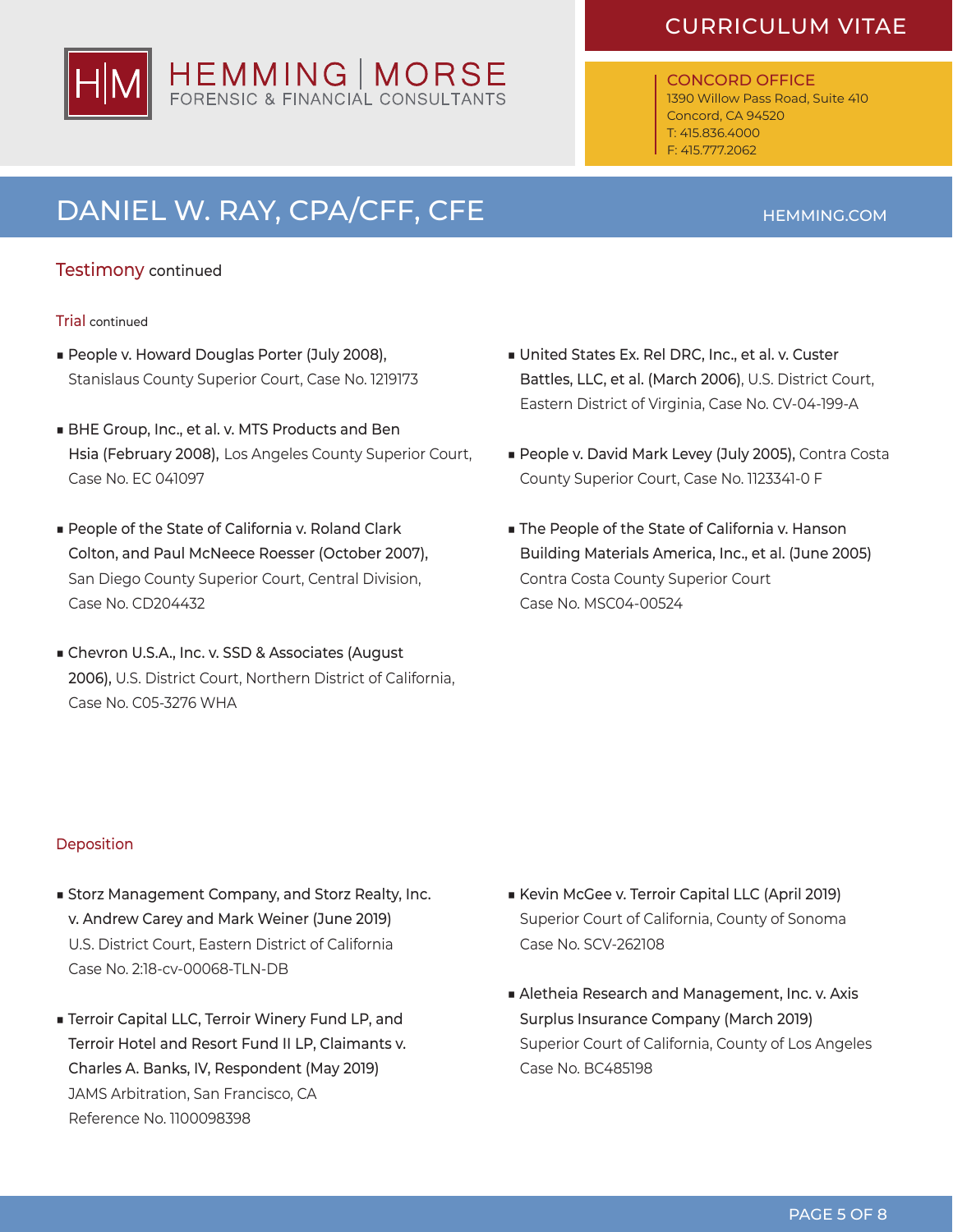

### ONCORD OFFICE

1390 Willow Pass Road, Suite 410 Concord, CA 94520 T: 415.836.4000 F: 415.777.2062

# DANIEL W. RAY, CPA/CFF, CFE **HEMMING.COM**

### Testimony continued

Deposition continued

- United States Ex. Rel DRC, Inc., et al. v. Custer Battles, LLC, et al. (March 2006), U.S. District Court, Eastern District of Virginia, Case No. CV-04-199-A
- People v. David Mark Levey (July 2005), Contra Costa County Superior Court, Case No. 1123341-0 F
- The People of the State of California v. Hanson Building Materials America, Inc., et al. (June 2005) Contra Costa County Superior Court Case No. MSC04-00524
- Mary Affinito and Michelle Affinito, as Co-Trustees of The Alfred A. Affinito Trust v. Michael Affinito, et al (November 2018), Superior Court of California, Contra Costa County, Case No. C17-00286
- Audiencearc, Inc. v Spark Public Relations, LLC (October 2017), Superior Court of California, County of San Francisco, Case No. CGC-16-552836
- United Energy Trading, LLC v. Pacific Gas and Electric Company, et al (October 2017) U.S. District Court, Northern District of California Case No. 3:15-CV-02383-RS
- Walter Ruf, et al v. Palm Canyon Hotels, Inc., et al (February 2017), Superior Court of California, Burbank, CA, Case No. BC539849
- IAS Services Group, LLC v. Jim Buckley & Associates, et al. (July 2015), U.S. District Court, Western District of Texas, Case No. 5:14-CV-180-FB
- Cambridge CM, Inc. v. Basil P. Fthenakis, et al. (July 2014),Santa Clara County Superior Court, Case No. 112 CV 223040
- Rincon EV Realty LLC, et al. v. CP III Rincon Towers, Inc., et al. (June 2012), San Francisco Superior Court, Case No. 10-496887
- Abarca, et al. v. Merck & Co., et al (February 2012), Eastern District of California Fresno Division, Case No. 1:07-CV-0388 DOC DLB
- City of Glendale v. Marcus Cable Associates, LLC, dba Charter Communications (July 2011), Los Angeles County Superior Court, Case No. EC 051903
- Alfa Tech Consulting Engineers, Inc. v. Cambridge CM, Inc. (February 2011), JAMS Arbitration - San Jose, CA, Case No. 1110012203
- American Insurance Company, Travelers Indemnity Company (December 2009), Circuit Court of Cook County, Illinois, Case No. 2005 L 011044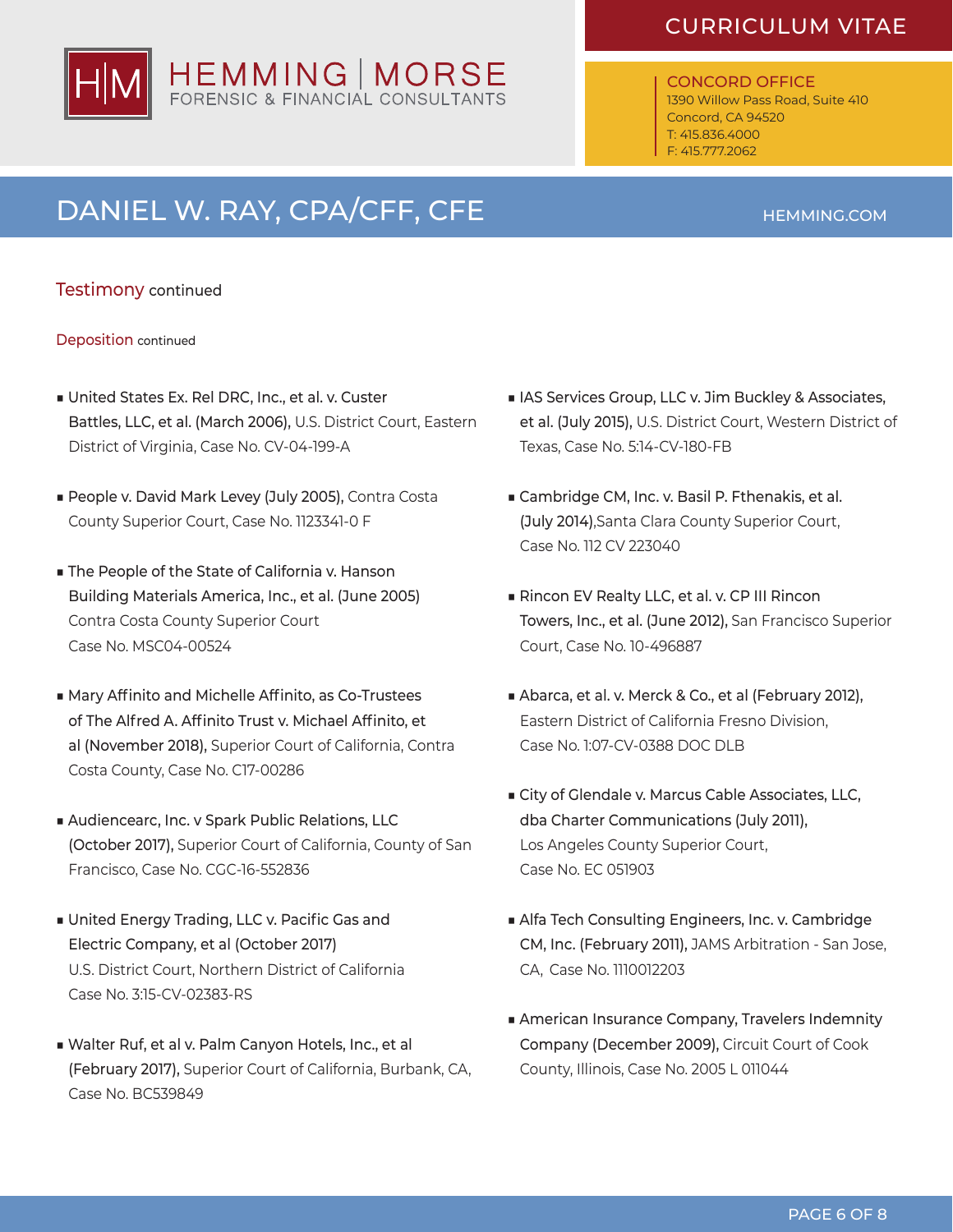

#### ONCORD OFFICE 1390 Willow Pass Road, Suite 410 Concord, CA 94520

T: 415.836.4000 F: 415.777.2062

# DANIEL W. RAY, CPA/CFF, CFE **HEMMING.COM**

### Testimony continued

### Deposition continued

- Shinazy Enterprises, Inc.; Botta's Auto Body v. Truck Insurance Exchange; Farmers Insurance Group (September 2009), San Francisco Superior Court, Case No. CGC-07-461955
- Banco De Mexico v. Orient Fisheries, Inc., et al. (August 2009), U.S. District Court, Central District of California, Case No. 2:07-CV-07043 GAF
- Carolyn Vertuca, Trustee of The Louis R. Laeremans Trust dated December 12, 1997, et al. v. Citigroup Global Markets, Inc. dba Citi Smith Barney, et al. (July 2009), Alameda County Superior Court, Case No. RG07335879
- Community Memorial Health System, et al. v. Bartlett, Pringle & Wolf LLP, et al. (2008), Ventura County Superior Court, Case No. 56-2008-00318564-CU-FR-VTA
- BHE Group, Inc., et al. v. MTS Products and Ben Hsia (November 2007), Los Angeles County Superior Court, Case No. EC 041097
- Norris Houk v. CSAA (August 2007), Arbitration, San Francisco, CA
- Gerald Laframboise, dba Laframboise Construction v. Alan Van Vliet, et al. (February 2007), Mono County Superior Court, Case No. 15092
- New World TMT Limited v. PrediWave Corporation, et al. (September 2006), Santa Clara County Superior Court, Case No. 104 CV020369
- Patricia Davis Raynes, et al. v. Marvin Davis, Kenneth Kilroy, et al. (September 2006), JAMS Arbitration, Los Angeles, CA, Case No. 1220034665
- Chevron U.S.A., Inc. v. SSD & Associates (July 2006), U.S. District Court, Northern District of California, Case No. C05-3276 WHA
- Insurance Ventures, Inc. v. Vesta Fire Insurance Corporation (November 2005), Sacramento County Superior Court, Case No. O4AS00268
- United States Ex. Rel DRC, Inc., et al. v. Custer Battles, LLC, et al. (October 2005), U.S. District Court, Eastern District of Virginia, Case No. CV-04-199-A
- Daniel Garcia v. Thomas White (November 2005) San Francisco Superior Court Case No. CGC 02-414569
- Martha Wood, et al. v. John M. O'Quinn, et al. (September 2005), American Arbitration Association, Houston, TX
- The People of the State of California v. Hanson Building Materials America, Inc., et al. (May 2005) Contra Costa County Superior Court Case No. MSC04-00524